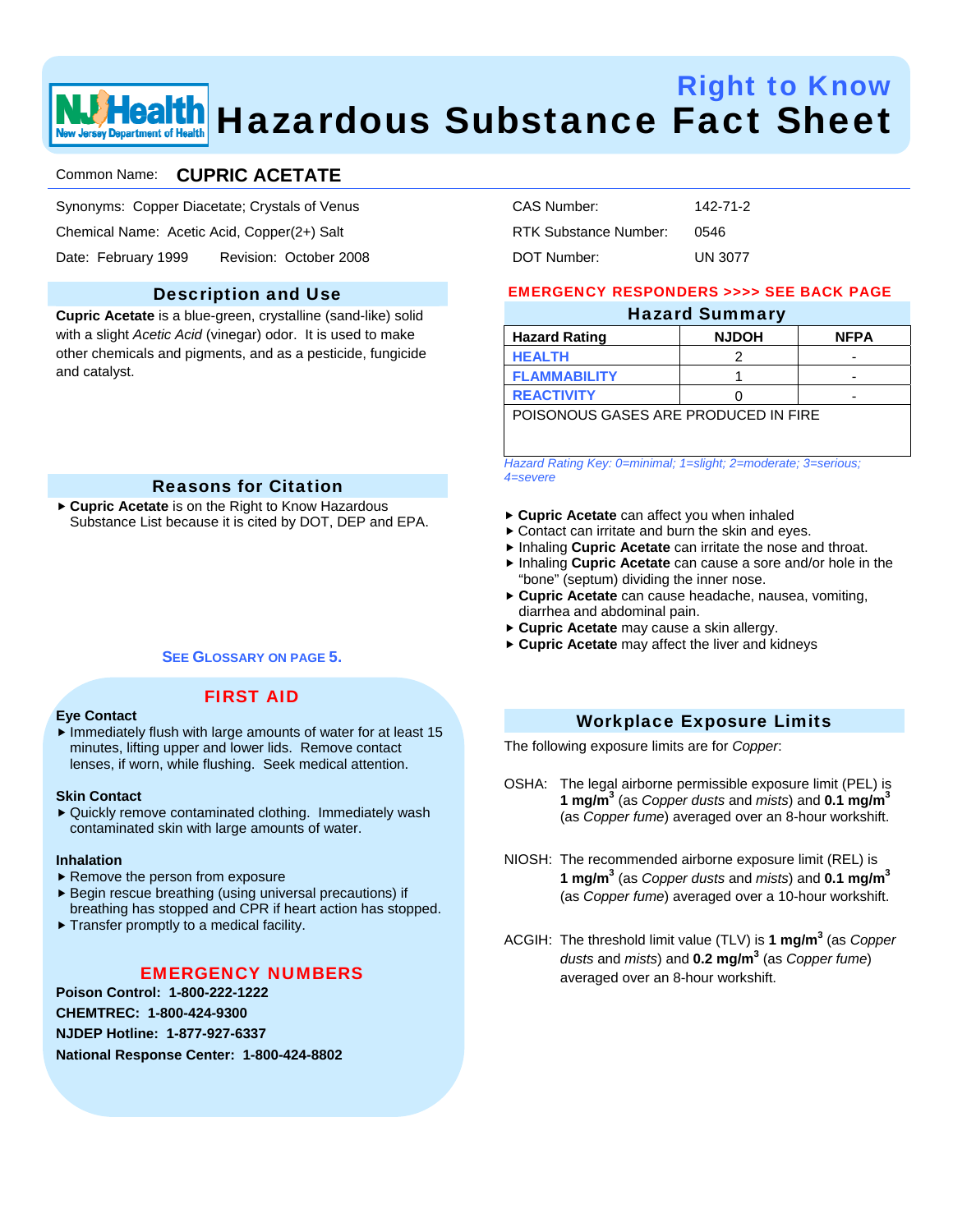# Determining Your Exposure

- Read the product manufacturer's Material Safety Data Sheet (MSDS) and the label to determine product ingredients and important safety and health information about the product mixture.
- $\blacktriangleright$  For each individual hazardous ingredient, read the New Jersey Department of Health Hazardous Substance Fact Sheet, available on the RTK website (www.nj.gov/health/eoh/rtkweb) or in your facility's RTK Central File or Hazard Communication Standard file.
- $\blacktriangleright$  You have a right to this information under the New Jersey Worker and Community Right to Know Act, the Public Employees Occupational Safety and Health (PEOSH) Act if you are a public worker in New Jersey, and under the federal Occupational Safety and Health Act (OSHA) if you are a private worker.
- ▶ The New Jersey Right to Know Act requires most employers to label chemicals in the workplace and requires public employers to provide their employees with information concerning chemical hazards and controls. The federal OSHA Hazard Communication Standard (29 CFR 1910.1200) and the PEOSH Hazard Communication Standard (N.J.A.C. 12:100-7) require employers to provide similar information and training to their employees.

This Fact Sheet is a summary of available information regarding the health hazards that may result from exposure. Duration of exposure, concentration of the substance and other factors will affect your susceptibility to any of the potential effects described below.

# Health Hazard Information

## **Acute Health Effects**

The following acute (short-term) health effects may occur immediately or shortly after exposure to **Cupric Acetate**:

- $\triangleright$  Contact can irritate and burn the skin and eves.
- **F** Inhaling **Cupric Acetate** can irritate the nose and throat causing coughing and wheezing.
- **► Cupric Acetate** can cause headache, nausea, vomiting, diarrhea, abdominal pain and metallic taste.

## **Chronic Health Effects**

The following chronic (long-term) health effects can occur at some time after exposure to **Cupric Acetate** and can last for months or years:

## *Cancer Hazard*

 $\blacktriangleright$  According to the information presently available to the New Jersey Department of Health, **Cupric Acetate** has not been tested for its ability to cause cancer in animals.

## **Reproductive Hazard**

 $\blacktriangleright$  According to the information presently available to the New Jersey Department of Health, **Cupric Acetate** has not been tested for its ability to affect reproduction.

## *Other Effects*

- f Inhaling **Cupric Acetate** can cause a sore and/or hole in the "bone" (septum) dividing the inner nose, sometimes with bleeding, discharge, and/or formation of a crust.
- Repeated exposure may cause a greenish discoloration of the skin, hair and teeth.
- ► Cupric Acetate may cause a skin allergy. If allergy develops, very low future exposure can cause itching and a skin rash.
- **Cupric Acetate** may affect the liver and kidneys.

# Medical

## **Medical Testing**

For frequent or potentially high exposure (half the PEL or greater), the following are recommended before beginning work and at regular times after that:

▶ Serum and urine Copper levels

If symptoms develop or overexposure is suspected, the following are recommended:

- $\blacktriangleright$  Evaluation by a qualified allergist can help diagnose skin allergy.
- $\blacktriangleright$  Liver and kidney function tests
- $\blacktriangleright$  Examination of the skin and nose

Any evaluation should include a careful history of past and present symptoms with an exam. Medical tests that look for damage already done are not a substitute for controlling exposure.

Request copies of your medical testing. You have a legal right to this information under the OSHA Access to Employee Exposure and Medical Records Standard (29 CFR 1910.1020).

## **Mixed Exposures**

 $\blacktriangleright$  More than light alcohol consumption can cause liver damage. Drinking alcohol may increase the liver damage caused by **Cupric Acetate**.

## **Conditions Made Worse By Exposure**

 $\blacktriangleright$  "Wilson's Disease" is a rare condition which interferes with the body's ability to get rid of *Copper*. If you have this illness, consult your doctor about *Copper* exposure.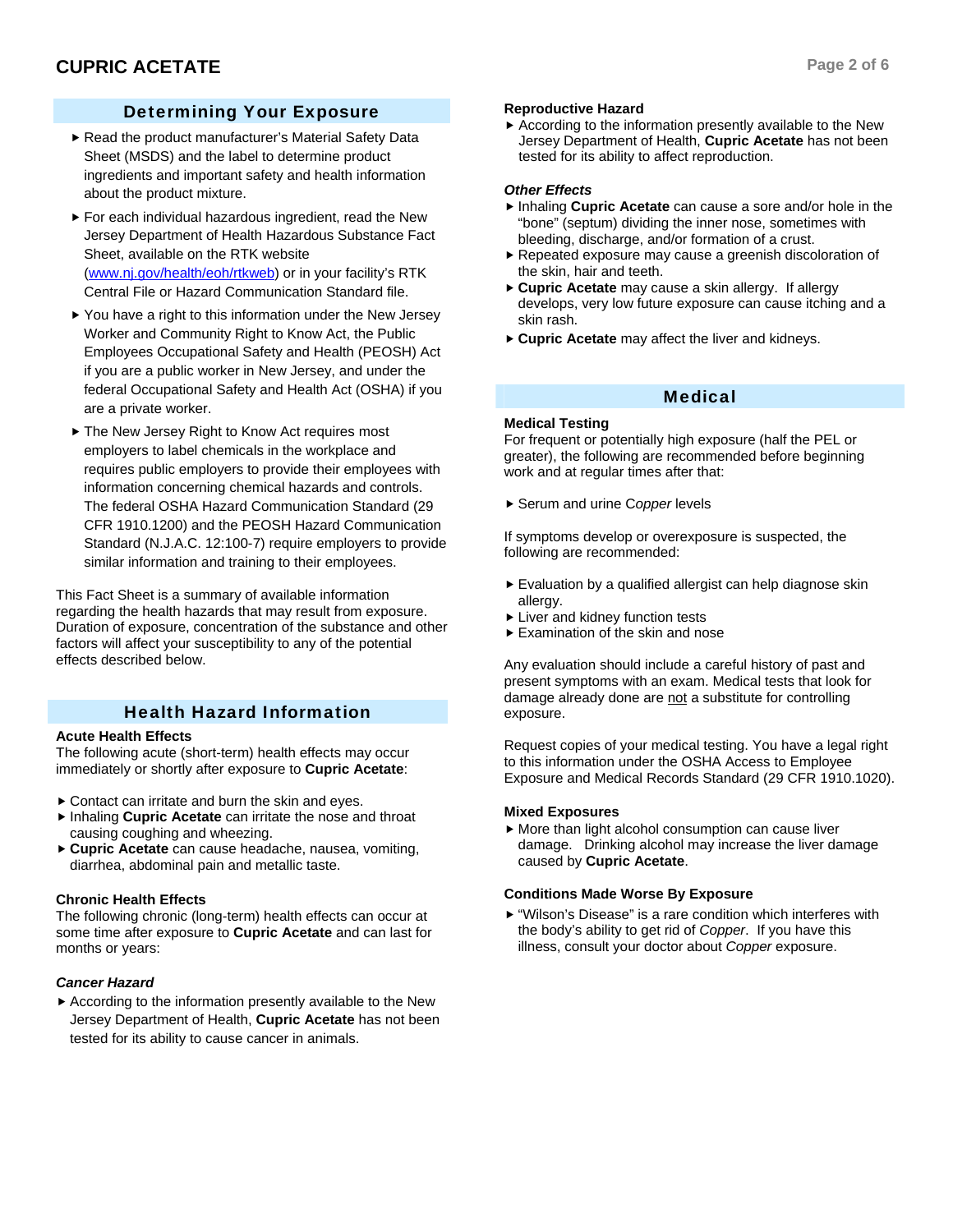# Workplace Controls and Practices

Very toxic chemicals, or those that are reproductive hazards or sensitizers, require expert advice on control measures if a less toxic chemical cannot be substituted. Control measures include: (1) enclosing chemical processes for severely irritating and corrosive chemicals, (2) using local exhaust ventilation for chemicals that may be harmful with a single exposure, and (3) using general ventilation to control exposures to skin and eye irritants. For further information on workplace controls, consult the NIOSH document on Control Banding at www.cdc.gov/niosh/topics/ctrlbanding/.

The following work practices are also recommended:

- $\blacktriangleright$  Label process containers.
- $\blacktriangleright$  Provide employees with hazard information and training.
- $\blacktriangleright$  Monitor airborne chemical concentrations.
- $\blacktriangleright$  Use engineering controls if concentrations exceed recommended exposure levels.
- $\blacktriangleright$  Provide eye wash fountains and emergency showers.
- $\blacktriangleright$  Wash or shower if skin comes in contact with a hazardous material.
- $\blacktriangleright$  Always wash at the end of the workshift.
- $\triangleright$  Change into clean clothing if clothing becomes contaminated.
- $\triangleright$  Do not take contaminated clothing home.
- $\triangleright$  Get special training to wash contaminated clothing.
- $\triangleright$  Do not eat, smoke, or drink in areas where chemicals are being handled, processed or stored.
- $\blacktriangleright$  Wash hands carefully before eating, smoking, drinking, applying cosmetics or using the toilet.

In addition, the following may be useful or required:

Use a vacuum or a wet method to reduce dust during cleanup. DO NOT DRY SWEEP.

# Personal Protective Equipment

The OSHA Personal Protective Equipment Standard (29 CFR 1910.132) requires employers to determine the appropriate personal protective equipment for each hazard and to train employees on how and when to use protective equipment.

The following recommendations are only guidelines and may not apply to every situation.

# **Gloves and Clothing**

- ▶ Avoid skin contact with **Cupric Acetate**. Wear personal protective equipment made from material which can not be permeated or degraded by this substance. Safety equipment suppliers and manufacturers can provide recommendations on the most protective glove and clothing material for your operation.
- $\triangleright$  Safety equipment manufacturers recommend Nitrile and Natural Rubber for gloves and Tyvek®, or the equivalent, as a protective material for clothing.
- $\blacktriangleright$  All protective clothing (suits, gloves, footwear, headgear) should be clean, available each day, and put on before work.

# **Eye Protection**

 $\blacktriangleright$  Wear eye protection with side shields or goggles.

# **Respiratory Protection**

*Improper use of respirators is dangerous.* Respirators should only be used if the employer has implemented a written program that takes into account workplace conditions, requirements for worker training, respirator fit testing, and medical exams, as described in the OSHA Respiratory Protection Standard (29 CFR 1910.134).

- $\blacktriangleright$  For field applications check with your supervisor and your safety equipment supplier regarding the appropriate respiratory equipment.
- ▶ Where the potential exists for exposure over 1 mg/m<sup>3</sup> (as *Copper dusts* and *mists*), use a NIOSH approved negative pressure, air-purifying, particulate filter respirator with an N95 filter. More protection is provided by a full facepiece respirator than by a half-mask respirator, and even greater protection is provided by a powered-air purifying respirator.
- $\blacktriangleright$  Leave the area immediately if (1) while wearing a filter or cartridge respirator you can smell, taste, or otherwise detect **Cupric Acetate**, (2) while wearing particulate filters abnormal resistance to breathing is experienced, or (3) eye irritation occurs while wearing a full facepiece respirator. Check to make sure the respirator-to-face seal is still good. If it is, replace the filter or cartridge. If the seal is no longer good, you may need a new respirator.
- $\triangleright$  Consider all potential sources of exposure in your workplace. You may need a combination of filters, prefilters or cartridges to protect against different forms of a chemical (such as vapor and mist) or against a mixture of chemicals.
- ▶ Where the potential exists for exposure over **10 mg/m<sup>3</sup>** (as *Copper dusts* and *mists*), use a NIOSH approved suppliedair respirator with a full facepiece operated in a pressuredemand or other positive-pressure mode. For increased protection use in combination with an auxiliary self-contained breathing apparatus operated in a pressure-demand or other positive-pressure mode.
- ▶ Exposure to **100 mg/m<sup>3</sup>** (as *Copper dusts* and *mists*) is immediately dangerous to life and health. If the possibility of exposure above 100 mg/m<sup>3</sup> exists, use a NIOSH approved self-contained breathing apparatus with a full facepiece operated in a pressure-demand or other positive-pressure mode equipped with an emergency escape air cylinder.

# Fire Hazards

If employees are expected to fight fires, they must be trained and equipped as stated in the OSHA Fire Brigades Standard (29 CFR 1910.156).

- ► Cupric Acetate may burn, but does not readily ignite.
- $\blacktriangleright$  Use dry chemical, CO<sub>2</sub>, water spray or foam as extinguishing agents.
- **POISONOUS GASES ARE PRODUCED IN FIRE, including** *Acetic Acid* and *Copper Oxides*.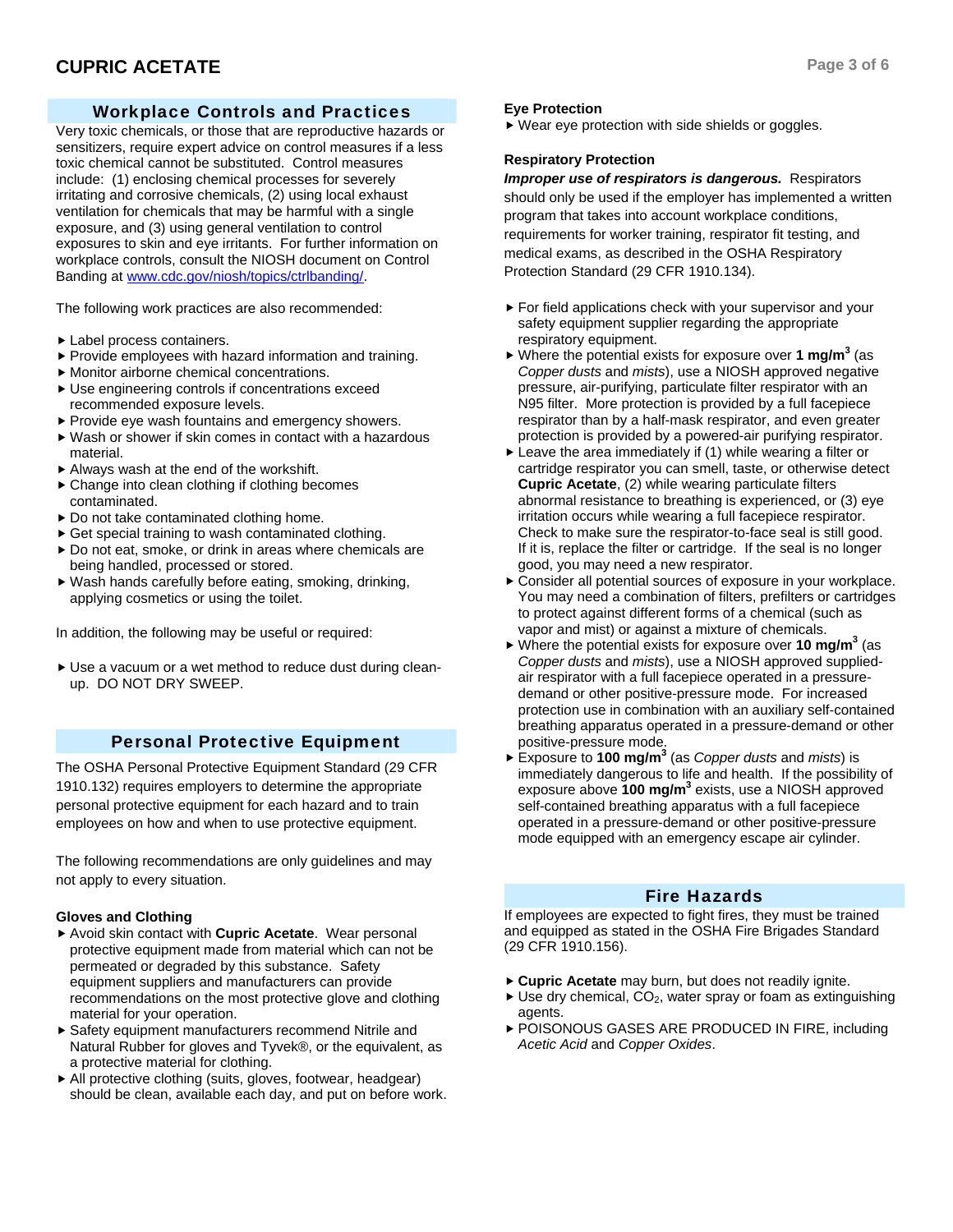# Spills and Emergencies

If employees are required to clean-up spills, they must be properly trained and equipped. The OSHA Hazardous Waste Operations and Emergency Response Standard (29 CFR 1910.120) may apply.

If **Cupric Acetate** is spilled, take the following steps:

- $\blacktriangleright$  Evacuate personnel and secure and control entrance to the area.
- $\blacktriangleright$  Eliminate all ignition sources.
- $\triangleright$  Cover with dry lime, sand or sodium bicarbonate and place into sealed containers for disposal.
- $\blacktriangleright$  Ventilate and wash area after clean-up is complete.
- ▶ DO NOT wash into sewer.
- $\blacktriangleright$  It may be necessary to contain and dispose of **Cupric Acetate** as a HAZARDOUS WASTE. Contact your state Department of Environmental Protection (DEP) or your regional office of the federal Environmental Protection Agency (EPA) for specific recommendations.

# Handling and Storage

Prior to working with **Cupric Acetate** you should be trained on its proper handling and storage.

- **Cupric Acetate** is not compatible with OXIDIZING AGENTS (such as PERCHLORATES, PEROXIDES, PERMANGANATES, CHLORATES, NITRATES, CHLORINE, BROMINE and FLUORINE); STRONG ACIDS (such as HYDROCHLORIC, SULFURIC and NITRIC); ACETYLENE; HYDRAZINE; MERCUROUS CHLORIDE; NITROMETHANE; and SODIUM HYPOBROMITE.
- $\triangleright$  Store in tightly closed containers in a cool, well-ventilated area away from MOISTURE.

# Occupational Health Information Resources

The New Jersey Department of Health offers multiple services in occupational health. These services include providing informational resources, educational materials, public presentations, and industrial hygiene and medical investigations and evaluations.

## **For more information, please contact:**

 New Jersey Department of Health Right to Know PO Box 368 Trenton, NJ 08625-0368 Phone: 609-984-2202 Fax: 609-984-7407 E-mail: rtk@doh.state.nj.us Web address: http://www.nj.gov/health/eoh/rtkweb

*The Right to Know Hazardous Substance Fact Sheets are not intended to be copied and sold for commercial purposes.*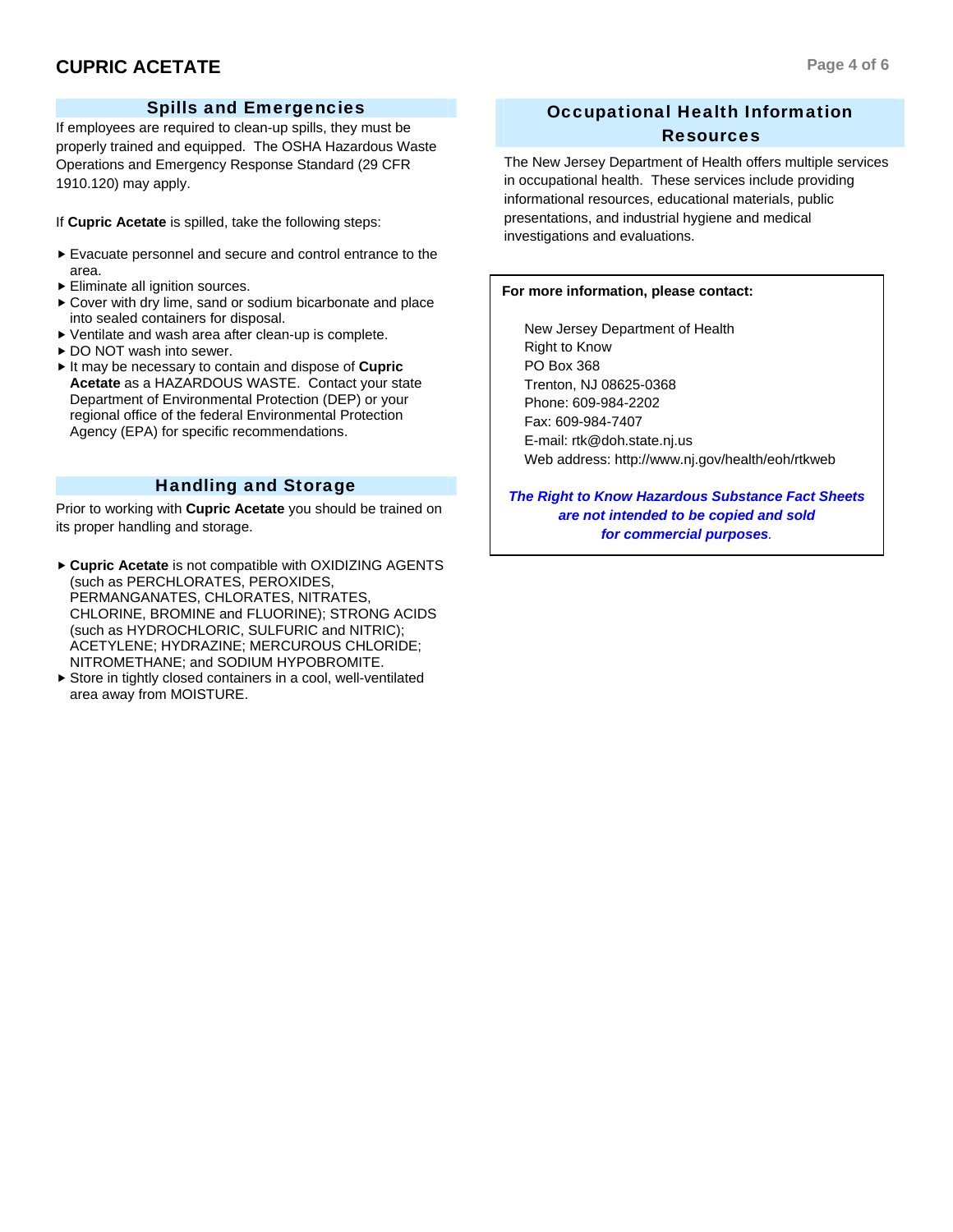# **CUPRIC ACETATE Page 5 of 6**

## **GLOSSARY**

**ACGIH** is the American Conference of Governmental Industrial Hygienists. They publish guidelines called Threshold Limit Values (TLVs) for exposure to workplace chemicals.

**Acute Exposure Guideline Levels** (AEGLs) are established by the EPA. They describe the risk to humans resulting from once-in-a lifetime, or rare, exposure to airborne chemicals.

**Boiling point** is the temperature at which a substance can change its physical state from a liquid to a gas.

A **carcinogen** is a substance that causes cancer.

The **CAS number** is unique, identifying number, assigned by the Chemical Abstracts Service, to a specific chemical.

**CFR** is the Code of Federal Regulations, which are the regulations of the United States government.

A **combustible** substance is a solid, liquid or gas that will burn.

A **corrosive** substance is a gas, liquid or solid that causes destruction of human skin or severe corrosion of containers.

**DEP** is the New Jersey Department of Environmental Protection.

**DOT** is the Department of Transportation, the federal agency that regulates the transportation of chemicals.

**EPA** is the Environmental Protection Agency, the federal agency responsible for regulating environmental hazards.

**ERG** is the Emergency Response Guidebook. It is a guide for emergency responders for transportation emergencies involving hazardous substances.

**Emergency Response Planning Guideline** (ERPG) values provide estimates of concentration ranges where one reasonably might anticipate observing adverse effects.

A **fetus** is an unborn human or animal.

A **flammable** substance is a solid, liquid, vapor or gas that will ignite easily and burn rapidly.

The **flash point** is the temperature at which a liquid or solid gives off vapor that can form a flammable mixture with air.

**IARC** is the International Agency for Research on Cancer, a scientific group.

**Ionization Potential** is the amount of energy needed to remove an electron from an atom or molecule. It is measured in electron volts.

**IRIS** is the Integrated Risk Information System database on human health effects that may result from exposure to various chemicals, maintained by federal EPA.

**LEL** or **Lower Explosive Limit**, is the lowest concentration of a combustible substance (gas or vapor) in the air capable of continuing an explosion.

**mg/m3** means milligrams of a chemical in a cubic meter of air. It is a measure of concentration (weight/volume).

A **mutagen** is a substance that causes mutations. A **mutation** is a change in the genetic material in a body cell. Mutations can lead to birth defects, miscarriages, or cancer.

**NFPA** is the National Fire Protection Association. It classifies substances according to their fire and explosion hazard.

**NIOSH** is the National Institute for Occupational Safety and Health. It tests equipment, evaluates and approves respirators, conducts studies of workplace hazards, and proposes standards to OSHA.

**NTP** is the National Toxicology Program which tests chemicals and reviews evidence for cancer.

**OSHA** is the federal Occupational Safety and Health Administration, which adopts and enforces health and safety standards.

**Protective Action Criteria** (PAC) are values established by the Department of Energy and are based on AEGLs and ERPGs. They are used for emergency palnning of chemical release events.

**PEOSHA** is the New Jersey Public Employees Occupational Safety and Health Act, which adopts and enforces health and safety standards in public workplaces.

**Permeated** is the movement of chemicals through protective materials.

**ppm** means parts of a substance per million parts of air. It is a measure of concentration by volume in air.

A **reactive** substance is a solid, liquid or gas that releases energy under certain conditions.

**STEL** is a Short Term Exposure Limit which is usually a 15 minute exposure that should not be exceeded at any time during a work day.

A **teratogen** is a substance that causes birth defects by damaging the fetus.

**UEL** or **Upper Explosive Limit** is the highest concentration in air above which there is too much fuel (gas or vapor) to begin a reaction or explosion.

**Vapor Density** is the ratio of the weight of a given volume of one gas to the weight of another (usually *Hydrogen*), at the same temperature and pressure.

The **vapor pressure** is a force exerted by the vapor in equilibrium with the solid or liquid phase of the same substance. The higher the vapor pressure the higher concentration of the substance in air.